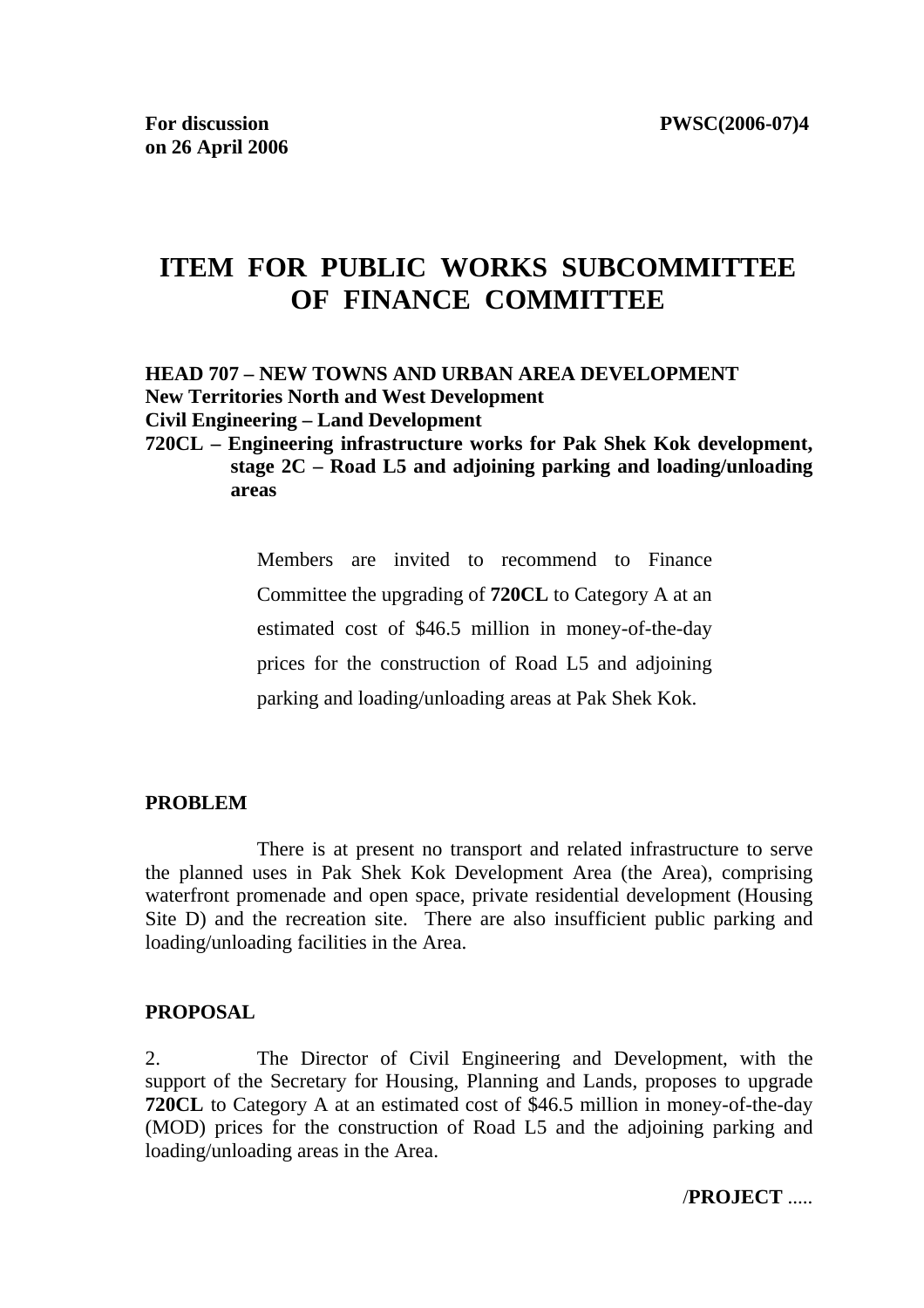# **PROJECT SCOPE AND NATURE**

- 3. The scope of **720CL** comprises
	- (a) construction of about 280 metres (m) of a one-lane each way carriageway (Road L5);
	- (b) construction of about 5 000 square metres  $(m^2)$  car parking and loading/unloading areas between Road L5 and the waterfront promenade;
	- (c) construction of footpaths, cycle track, drainage works, sewerage works, fire mains and landscaping works associated with the works mentioned in paragraphs (a) and (b) above;
	- (d) construction of about 220 m cycle track abutting the northern boundary of Housing Site D between Fo King Road and the waterfront promenade; and
	- (e) implementation of environmental mitigation measures during construction period and an Environmental Monitoring and Audit (EM&A) programme for the works mentioned in items (a) to (d) above.

The site plan and section diagrams of the proposed works are at Enclosures 1 and 2 respectively.

4. We plan to commence the construction works in December 2006 for completion in December 2008.

# **JUSTIFICATION**

5. We need to provide transport and other essential engineering infrastructure including Road L5 and the associated sewerage, drainage and landscape works to serve Housing Site D and the recreation site in the Area.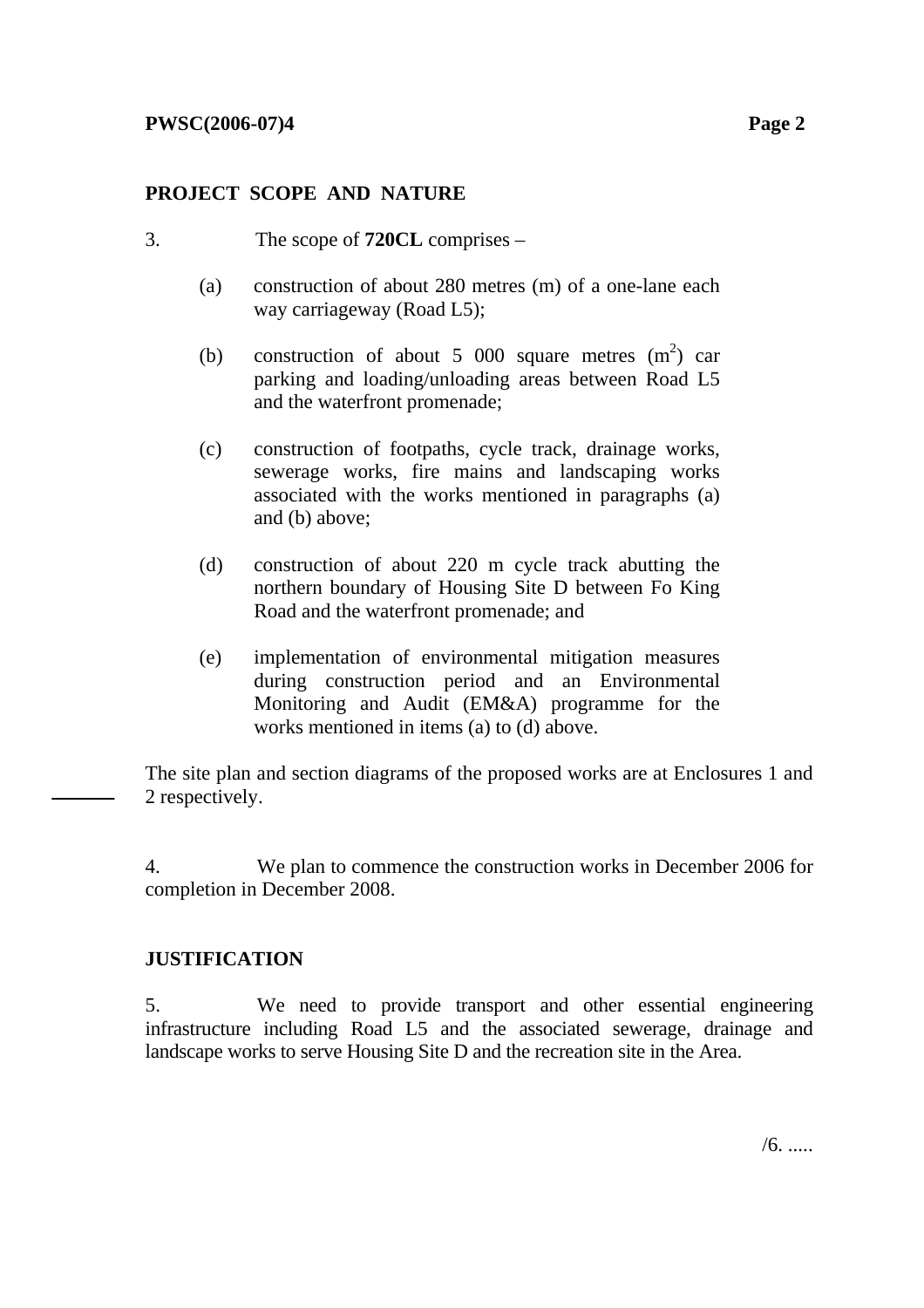6. We also need to construct the parking and loading/unloading areas at the eastern end of Road L5 to serve the adjacent waterfront promenade, public landing steps and open spaces in the Area. The waterfront promenade and public landing steps are under construction and scheduled for completion in early 2007. Before completion of the proposed parking and loading/unloading areas, we will provide a temporary car parking area in the vicinity adjacent to Fo Yin Road to tie in with the opening of the waterfront promenade and public landing steps.

7. We plan to construct the cycle track adjoining the northern boundary of Housing Site D between Fo King Road and the waterfront promenade to complete the local cycle track network in the Area.

# **FINANCIAL IMPLICATIONS**

8. We estimate the cost of the project to be \$46.5 million in MOD prices (see paragraph 9 below), made up as follows -

|     |                                                                                     |           |            | \$ million  |                                |
|-----|-------------------------------------------------------------------------------------|-----------|------------|-------------|--------------------------------|
| (a) | Road works                                                                          |           |            | 17.8        |                                |
| (b) | Drainage and sewerage works                                                         |           |            | 15.2        |                                |
| (c) | Landscaping works                                                                   |           |            | 1.0         |                                |
| (d) | Environmental mitigation measures and<br>EM&A programme                             |           |            | 2.6         |                                |
| (e) | Consultants' fees<br>construction stage<br>(i)<br>resident site staff costs<br>(ii) |           | 0.4<br>3.5 | 3.9         |                                |
| (f) | Contingencies                                                                       | Sub-total |            | 4.0<br>44.5 | (in September)<br>2005 prices) |
| (g) | Provision for price adjustment                                                      |           |            | 2.0         |                                |
|     |                                                                                     | Total     |            | 46.5        | (in MOD<br>prices)             |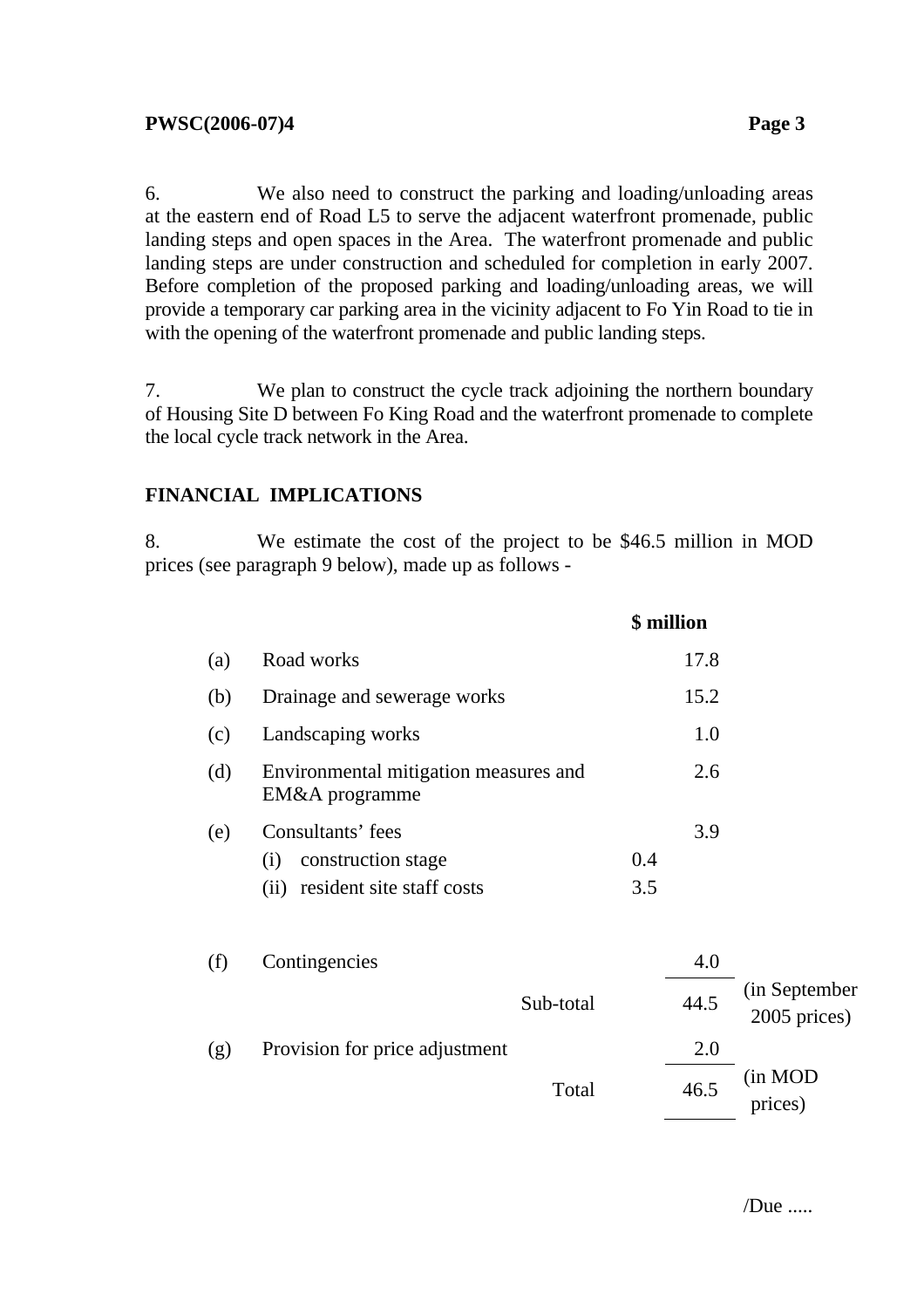Due to insufficient in-house resources, we propose to engage consultants to supervise the proposed works. A breakdown by man-months of the estimate for consultants' fees is at Enclosure 3.

9. Subject to approval, we will phase the expenditure as follows–

| Year          | \$ million<br>(Sept 2005) | <b>Price</b><br>adjustment<br>factor | \$ million<br>(MOD) |
|---------------|---------------------------|--------------------------------------|---------------------|
| $2006 - 2007$ | 2.0                       | 1.01500                              | 2.0                 |
| $2007 - 2008$ | 15.0                      | 1.03023                              | 15.5                |
| $2008 - 2009$ | 19.0                      | 1.04568                              | 19.9                |
| $2009 - 2010$ | 6.0                       | 1.06136                              | 6.4                 |
| $2010 - 2011$ | 2.5                       | 1.07728                              | 2.7                 |
|               | 44.5                      |                                      | 46.5                |

10. We have derived the MOD estimates on the basis of the Government's latest forecast of trend rate of change in the prices for public sector building and construction output from 2006 to 2011. We will tender the proposed works under a lump-sum contract because we can clearly define the scope of the majority of the works in advance. The contract will provide for price adjustments as the contract period will exceed 21 months.

11. We estimate the annual recurrent expenditure arising from this project to be about \$500,000.

# **PUBLIC CONSULTATION**

12. The scope of works under the subject item forms part of the original scope of **658CL** for the implementation of the engineering infrastructure works in the Area.

/13. .....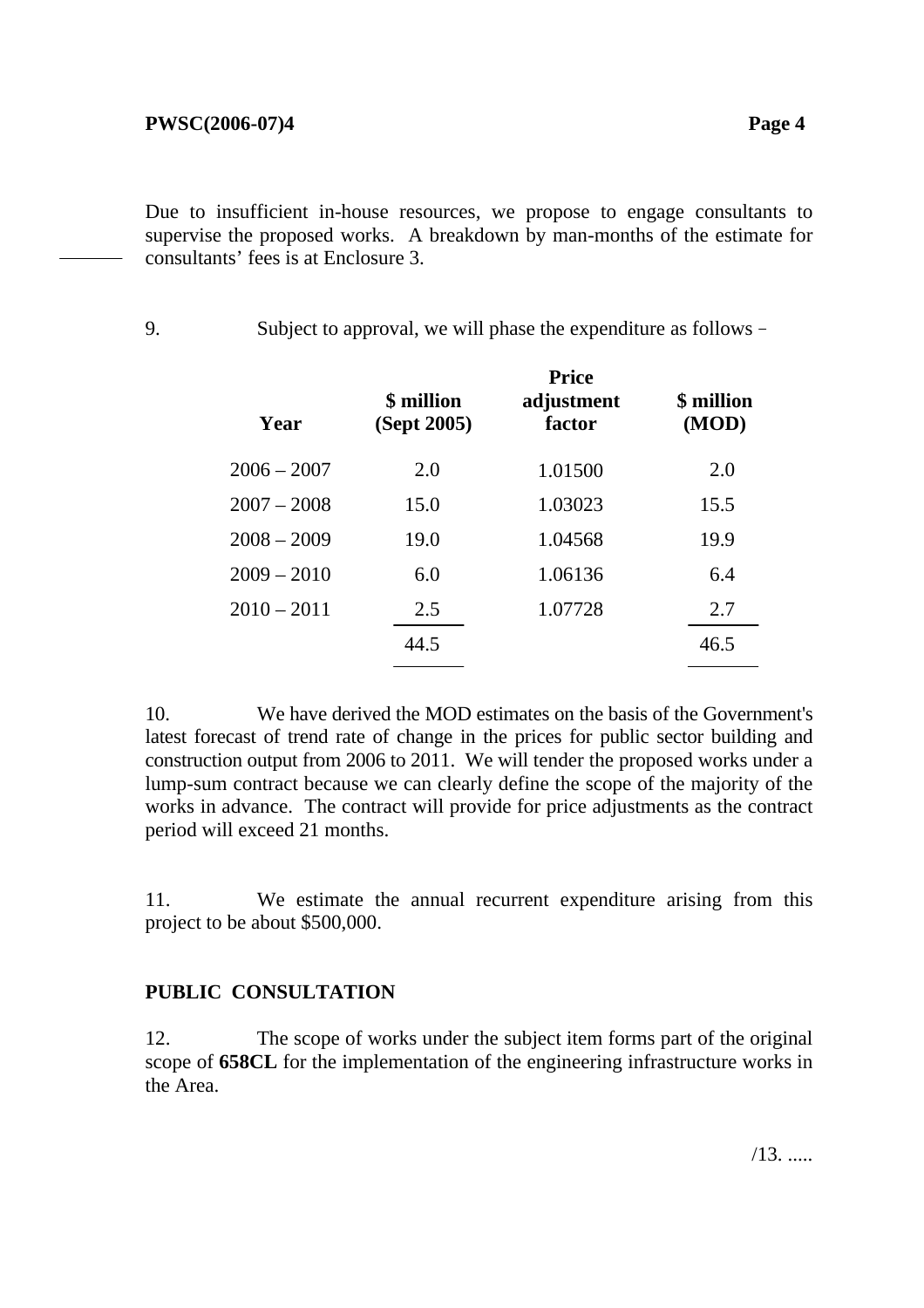13. We consulted the Development and Housing Committee of the Sha Tin District Council (DC) on 31 October 2000, and the Tai Po DC on 7 November 2000. Both DCs supported the proposed works.

14 We further consulted the Tai Po and the Sha Tin DCs on 8 July 2003 and 14 July 2003 respectively. Both DCs supported the proposed works and suggested that amongst other things, parking facilities for coaches and private cars in the Area should be provided. We will provide temporary parking facilities in the vicinity adjacent to Fo Yin Road in early 2007 before the permanent facilities under this project become available.

15. We gazetted on 26 October 2001 the full scope of the proposed roadworks of **658CL** under the Roads (Works, Use and Compensation) Ordinance (RO) and received two objections from Villa Castell concerning the road works at Yau King Lane. Despite our explanation and proposed modifications, the objectors maintained their objections. On 22 October 2002, the Chief Executive in Council (CE in C) overruled these objections and authorised the road scheme with modifications. The modifications mainly involve shifting the road realignment of Yau King Lane away from Villa Castell and are not related to the proposed works under this project.

16. We gazetted on 26 October 2001 the full scope of the proposed sewerage works of **658CL** under the RO as applied by Water Pollution Control (Sewerage) Regulation and received two objections from the same objectors as under the RO (see paragraph 15 above). On 22 October 2002, the CE in C overruled these objections.

17. We circulated an information paper to the Legislative Council Panel on Planning, Lands and Works in March 2006 to brief Members on the proposed works. We have not received any adverse comments.

# **ENVIRONMENTAL IMPLICATIONS**

18. Pak Shek Kok Development (PSKD) is designated under Schedule 3 of the Environmental Impact Assessment (EIA) Ordinance. However, all works under the subject project - **720CL** (part of former **658CL**) are not designated under Schedule 2 of the EIA Ordinance and no environmental permit is required for the construction and operation of the proposed works.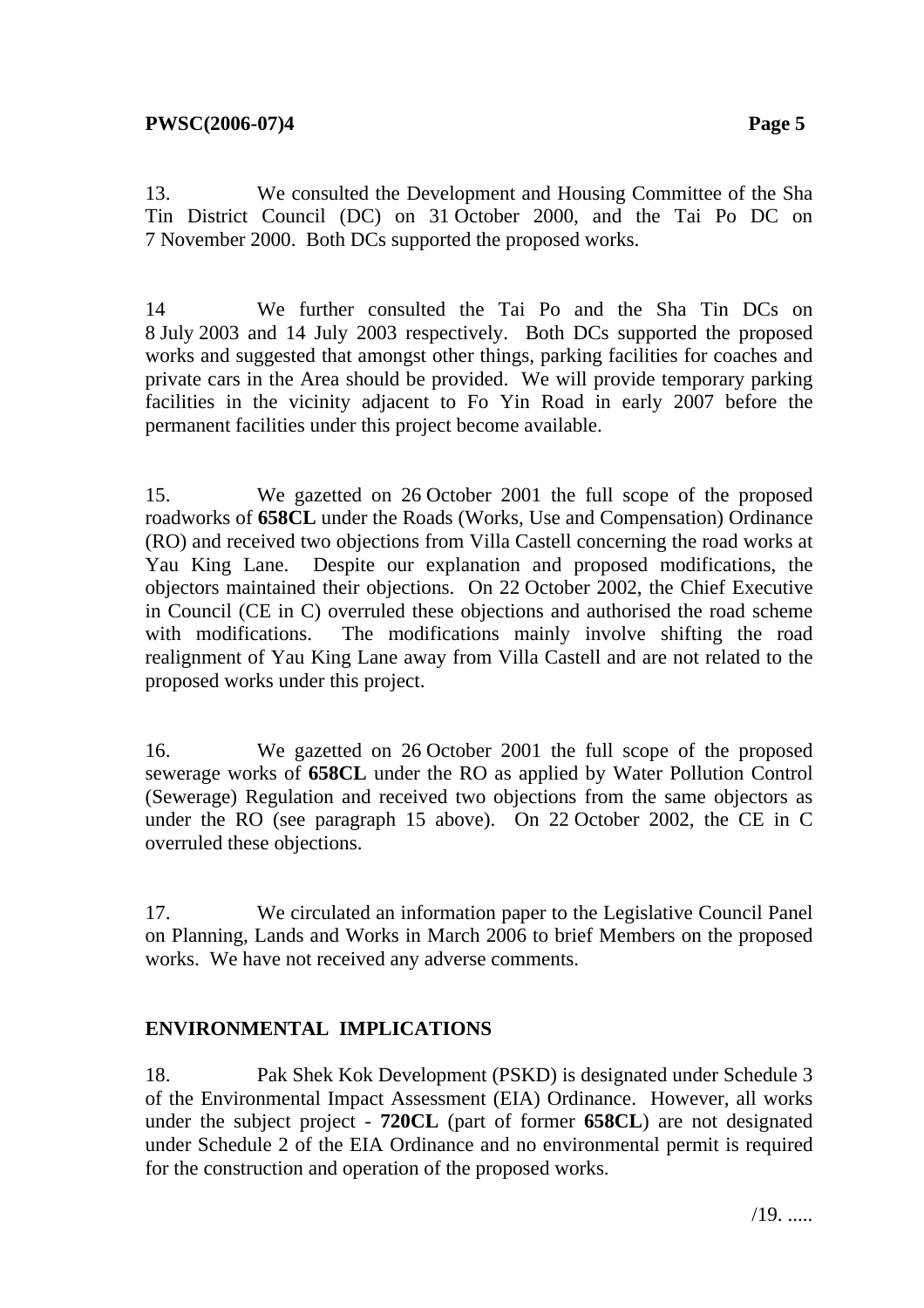19. In May 1998, we completed an EIA report on the PSKD which includes the proposed works of the subject project. On 6 July 1998, the Advisory Council on the Environment endorsed the findings and recommendations of the EIA report. The Director of Environmental Protection approved the EIA report on 10 August 1998.

20. We will incorporate into the works contracts mitigation measures recommended in the EIA report to control pollution arising from construction works to within established standards and guidelines. These measures include frequent watering of the site and provision of wheel-washing facilities to reduce emission of fugitive dust, and other procedures as recommended in Environmental Protection Department's Recommended Pollution Control Clauses. Furthermore, we will implement the EM&A programme recommended in the EIA report. We have included in the project estimate a sum of \$2.6 million for implementing the environmental mitigation measures (\$1.6 million) and the EM&A programme (\$1.0 million).

21. We have designed the formation level of the roadworks in the planning and design stages to reduce the generation of construction and demolition (C&D) materials where possible. In addition, we will require the contractor to reuse inert C&D materials (e.g. excavated soil) on site or in other suitable construction sites as far as possible, in order to minimise the disposal of C&D materials to public fill reception facilities. We will encourage the contractor to maximise the use of recycled or recyclable C&D materials, as well as the use of non-timber formwork to further minimise the generation of construction waste.

22. We will also require the contractor to submit a waste management plan (WMP) for approval. The WMP will include appropriate mitigation measures to avoid, reduce, reuse and recycle C&D materials. We will ensure that the day-to-day operations on site comply with the approved WMP. We will control the disposal of public fill, C&D materials and C&D waste to public fill reception facilities, sorting facilities and landfills respectively through a trip ticket system. We will require the contractor to separate public fill from C&D waste for disposal at appropriate facilities. We will record the disposal, reuse and recycling of C&D materials for monitoring purposes.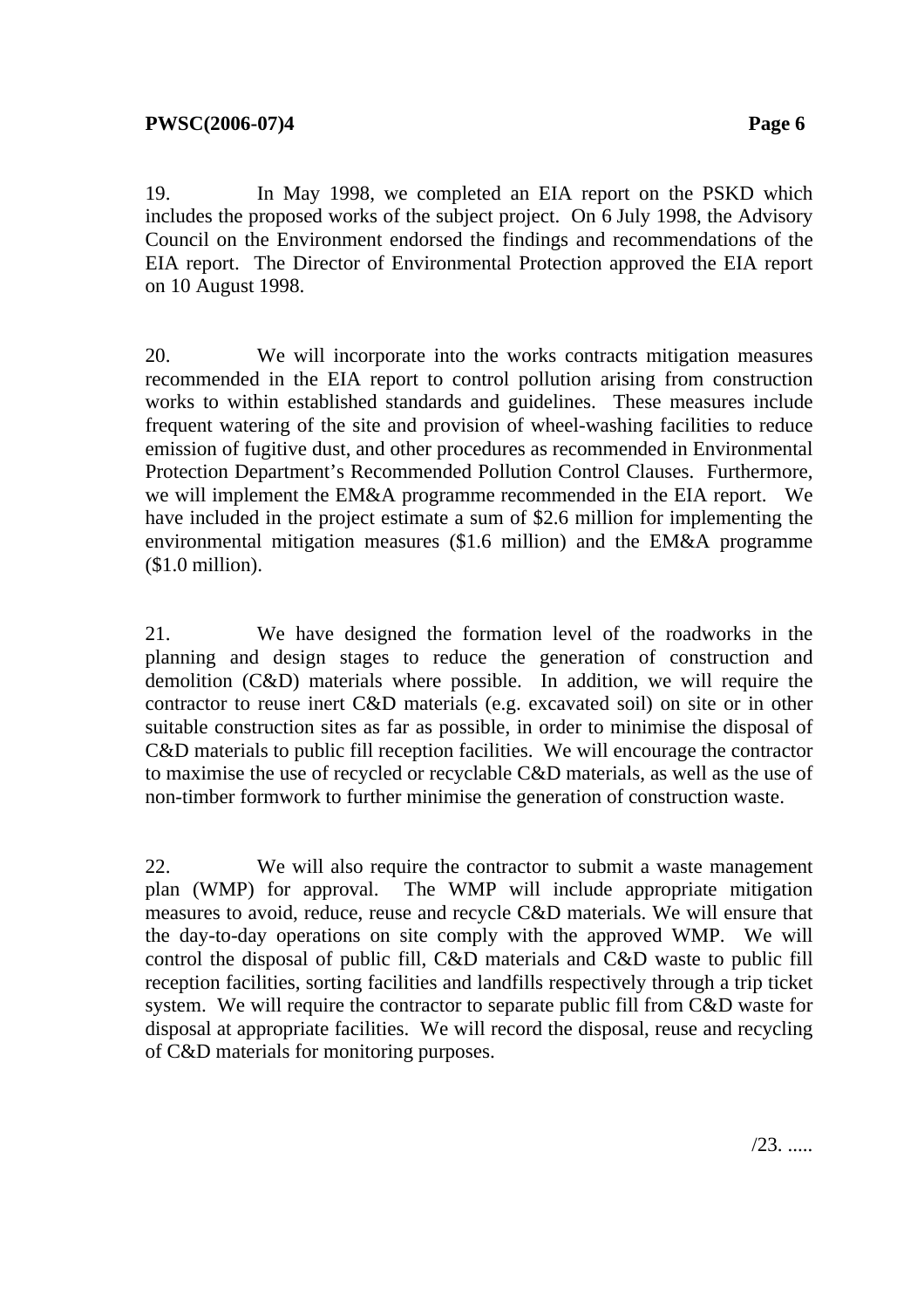23. We estimate that the project will generate about 43 800 tonnes of C&D materials. Of these, we will reuse about 37 200 tonnes (84.9%) on site, deliver about 6 100 tonnes (13.9%) to public fill reception facilities  $1$  for subsequent reuse. In addition, we will dispose of about 500 tonnes (1.2%) at landfills. The total cost for accommodating C&D materials at public fill reception facilities and landfill sites is estimated to be \$227,200 for this project (based on an unit cost of \$27/tonne for disposal at public fill reception facilities and \$125/tonne<sup>2</sup> at landfills).

# **LAND ACQUISITION**

24. The proposed works do not require any land acquisition.

# **BACKGROUND INFORMATION**

25. We upgraded **658CL**, the parent item of the subject item, to Category B in September 1999.

26. In January 2000, Finance Committee approved the upgrading of part of **658CL** to Category A as **663CL** "Site investigation works and consultants' fees for remaining engineering infrastructure works for Pak Shek Kok development" at an estimated cost of \$30.3 million in MOD prices for engaging consultants to carry out the site investigation and detailed design of the project. The consultants have completed the site investigation, detailed design and preparation of tender documents for the proposed works.

/27. .....

\_\_\_\_\_\_\_\_\_\_\_\_\_\_\_\_\_\_\_\_\_\_\_\_\_\_\_\_\_\_\_\_\_\_\_\_\_\_\_\_\_\_\_\_\_\_\_\_\_\_\_\_\_\_\_\_\_\_\_\_\_\_\_\_\_\_\_\_\_\_\_\_\_\_\_\_\_\_\_\_\_\_\_\_\_

<sup>1</sup> Public fill reception facilities are specified in Schedule 4 of the Waste Disposal (Charges for Disposal of Construction Waste) Regulation. Disposal of public fill in public fill reception facilities requires a licence issued by the Director of Civil Engineering and Development.

<sup>2</sup> This estimate has taken into account the cost for developing, operating and restoring the landfills after they are filled and the aftercare required. It does not include the land opportunity cost for existing landfill sites (which is estimated at  $$90/m<sup>3</sup>$ ), nor the cost to provide new landfills (which is likely to be more expensive) when the existing ones are filled.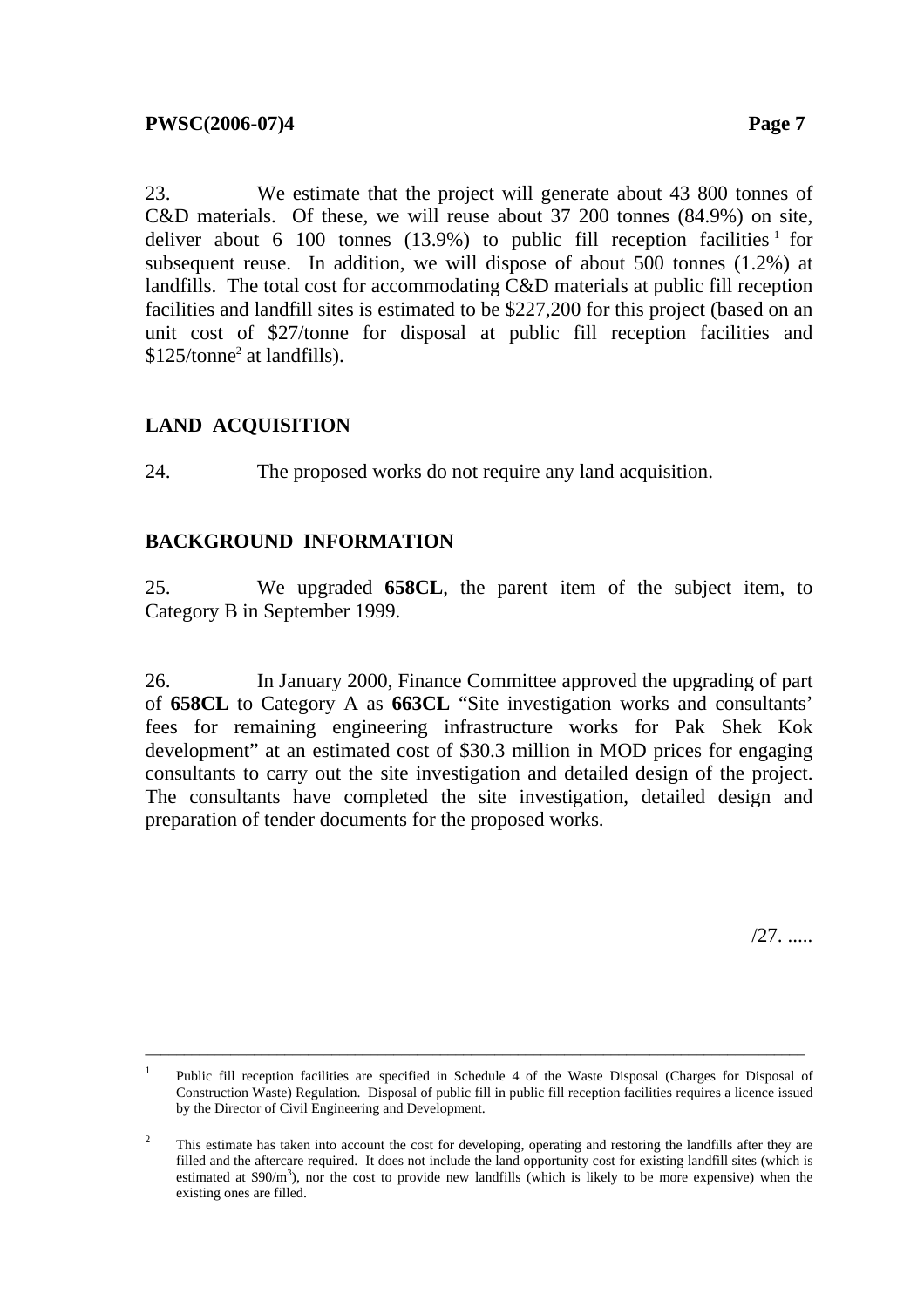27. In December 2001, we upgraded another part of **658CL** to Category A, as **695CL** "Remaining engineering infrastructure works for Pak Shek Kok development – stage 1" at an estimated cost of \$537.0 million in MOD prices, to provide access and supporting services to part of Science Park Phase 2 and the planned housing sites in the area. The works commenced in April 2002 for completion in phases from October 2003 to December 2006.

28. In July 2003, we upgraded another part of **658CL** to Category A, as **704CL** "Engineering infrastructure works for Pak Shek Kok development – stage 2A" at an estimated cost of \$191.8 million in MOD prices, to provide access and supporting services to Science Park Phase 2 and to construct the waterfront promenade and the public landing steps in the Area. The works commenced in June 2004 for completion in phases from early 2006 to mid 2007.

29. We included part of **658CL** for the construction of Road L5 and the adjoining parking and loading/unloading areas as a new item of **720CL** in Category B in September 2005.

30. The proposed construction works will not involve any tree removal proposal. We will incorporate planting proposal as part of the project, including estimated quantities of 60 trees and 3000 shrubs.

31. We estimate that the proposed works will create about 55 jobs (44 for labourers and another 11 for professional/technical staff) providing a total employment of 900 man-months.

--------------------------------

**Housing, Planning and Lands Bureau Civil Engineering and Development Department April 2006**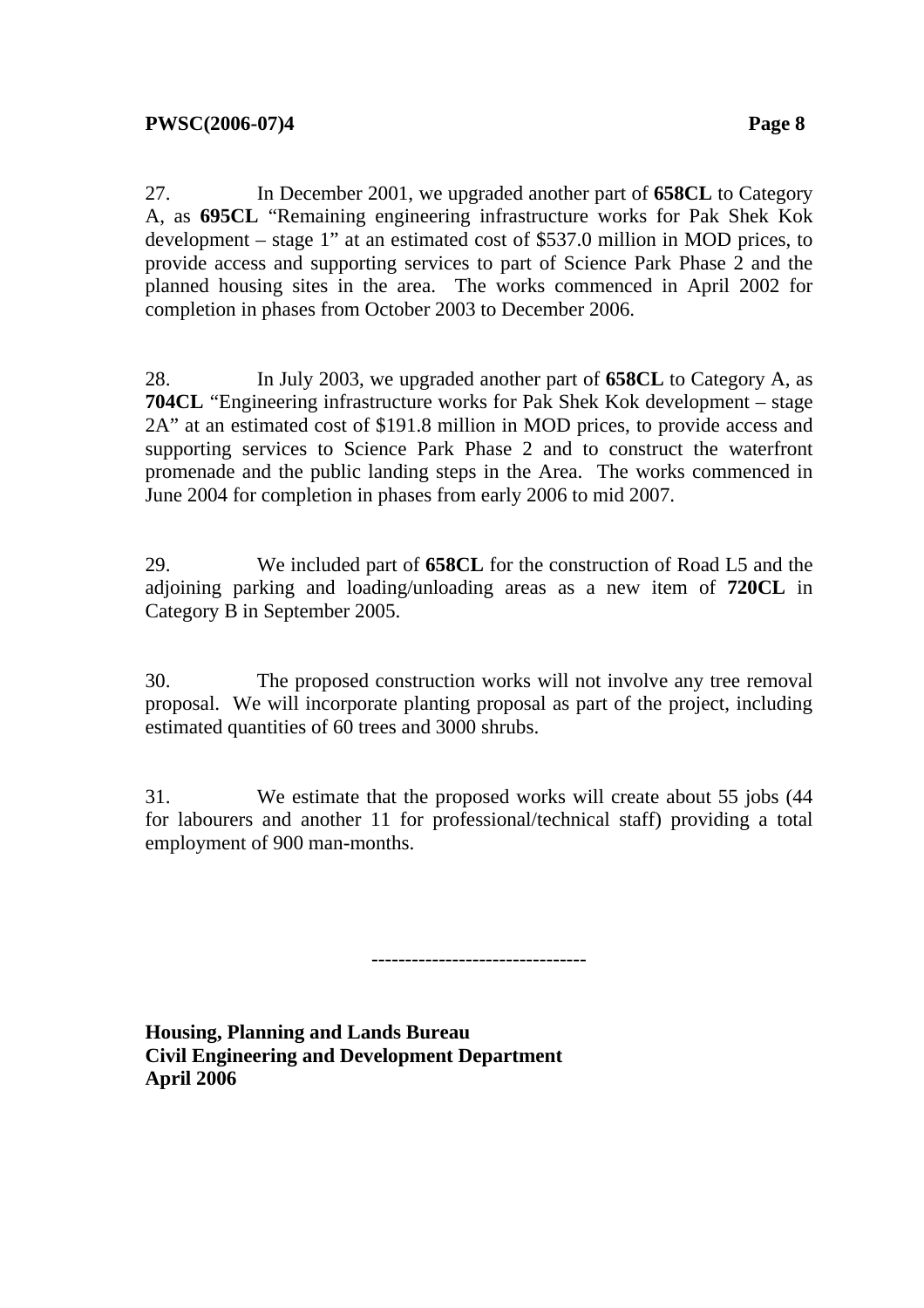

**255 NOUNCE STATE** 

(Updated as at 11.4.2006) Lt/cswp\_drawing/720c1/drawing/ntn2155C.dgn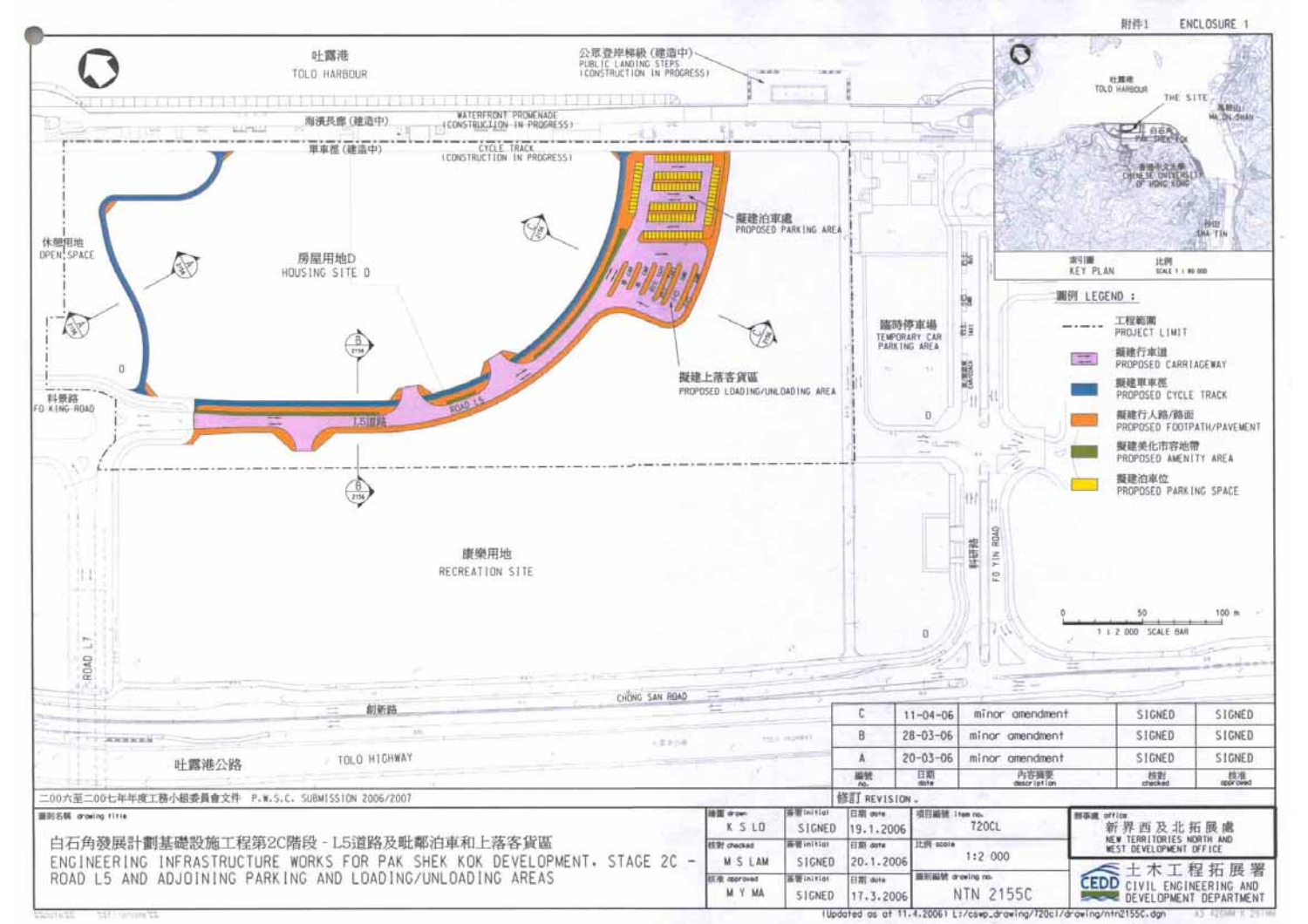#### 註釋 NOTES :

2. 所示闊度在其他位置會改變 INDICATED WIDTHS MAY<br>VARY AT OTHER LOCATIONS.





 $\sim$   $\sim$ 

|             |                  |           |                   | minor amendment                                                                                            | SIGNED                               | SIGNED                                                                                                                |  |
|-------------|------------------|-----------|-------------------|------------------------------------------------------------------------------------------------------------|--------------------------------------|-----------------------------------------------------------------------------------------------------------------------|--|
|             |                  | B         |                   | minor amendment                                                                                            | SIGNED                               | SIGNED                                                                                                                |  |
|             |                  | А         |                   | minor amendment                                                                                            | SIGNED                               | SIGNED                                                                                                                |  |
|             |                  | 編號<br>no. | 日期<br>date        | 內容摘要<br>description                                                                                        | 核對<br>checked                        | - 核准<br>approved                                                                                                      |  |
|             |                  |           |                   |                                                                                                            |                                      |                                                                                                                       |  |
| l繪圖 drom    | 答案 in itial      | 旧期 date   |                   |                                                                                                            |                                      |                                                                                                                       |  |
| KSLO        |                  |           |                   | 720CL                                                                                                      | 新界西及北拓展處                             |                                                                                                                       |  |
| 核對 checked  | 音号 in itial      | 日期 dota   | 比例 scole          |                                                                                                            |                                      | NEW TERRITORIES NORTH AND                                                                                             |  |
| M S LAM     |                  |           |                   |                                                                                                            |                                      |                                                                                                                       |  |
| 拆准 approved | <b>接著initial</b> | 日期 date   | 【遥則編號 draving no. |                                                                                                            |                                      |                                                                                                                       |  |
| M Y MA      |                  |           |                   |                                                                                                            |                                      |                                                                                                                       |  |
|             |                  | SIGNED    | SIGNED<br>SIGNED  | $1 - 04 - 06$<br>$28 - 03 - 06$<br>$20 - 03 - 06$<br>修訂 REVISION<br>119.1.2006<br>120.1.2006<br>117.3.2006 | 項目編號 item no.<br>N.T.S.<br>NTN 2156C | 新事席 office<br>WEST DEVELOPMENT OFFICE<br>土 木 工 程 拓 展 署<br><b>CEDD</b> CIVIL ENGINEERING AND<br>DEVELOPMENT DEPARTMENT |  |

जिलेका एक अन्वय

 $\sim$ 

 $\frac{1}{\text{Nladated}}$  as at 11  $\pi$  2006) is local departmental linear patients of the day